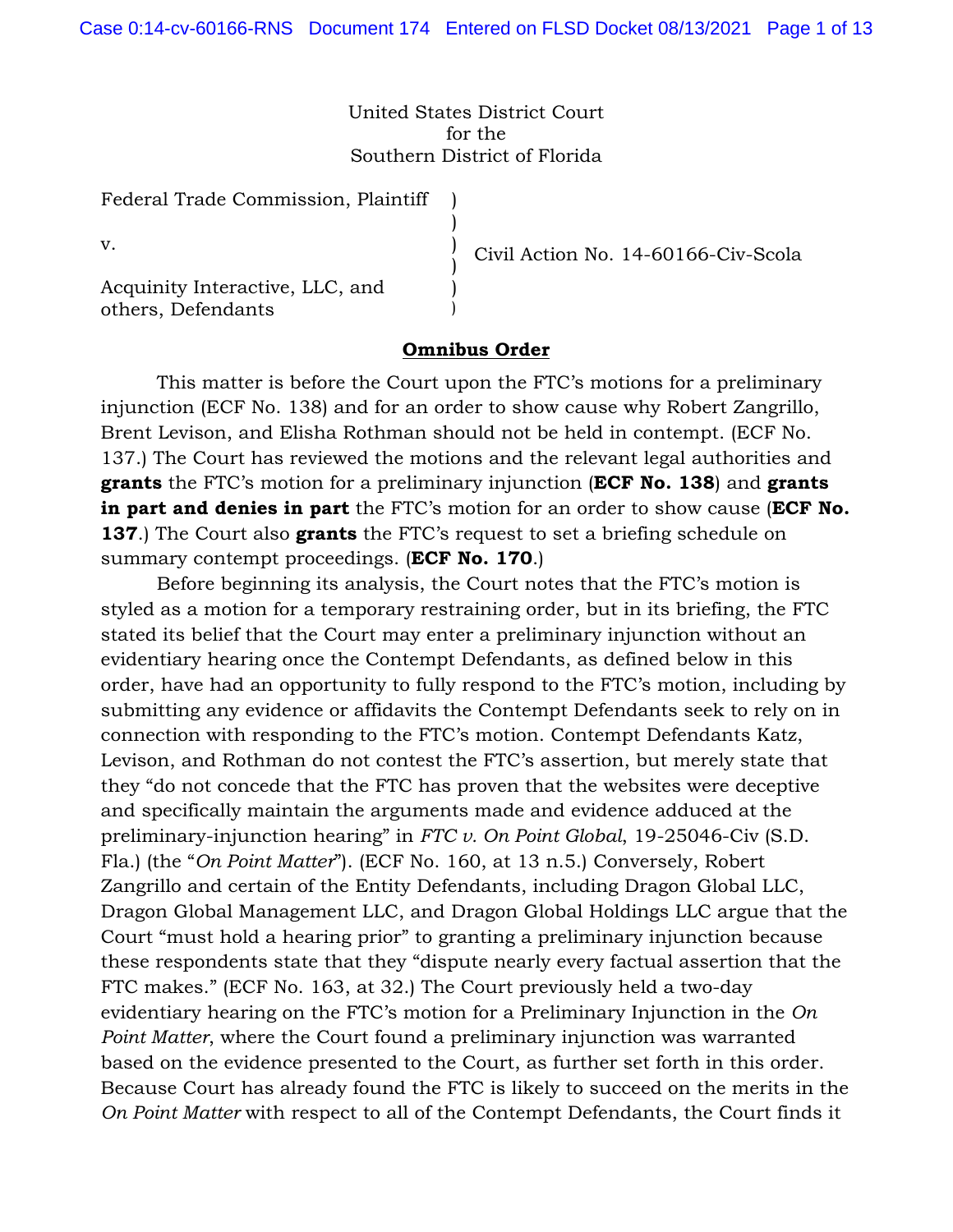does not need additional evidence prior to entry of a preliminary injunction. Rather, the true questions at issue for the Court to decide are whether Katz's settlement with the FTC is enforceable, whether the Contempt Defendants had actual notice of the *Acquinity* order, and whether the FTC satisfies the standard for entry of a preliminary injunction based on contemptuous conduct in the *On Point Matter*. In light of these considerations, the parties' submissions in connection with the FTC's motion, and proceedings in the *On Point Matter*, the Court does not find an evidentiary hearing is necessary before for the Court can enter a preliminary injunction. As such, and because all parties have had an opportunity to respond and submit evidence and affidavits in this matter, the Court construes the FTC's motion as a motion for preliminary injunction.

# **1. Background**

In 2014, the FTC settled a lawsuit against Burton Katz and others for his role in a "mobile-billing cramming scheme," which entailed using "unsolicited text messages to lure consumers to fraudulent 'free merchandise websites'" and then requiring those consumers to "provide personal information to qualify for free merchandise that did not exist or was unobtainable." (ECF No. 160, at 2.) The personal information provided by the consumers was also used by the Defendants to identify targets to receive unsolicited pre-recorded phone messages. As part of this scheme, Katz utilized a company "Polling Associates, Inc.," an SMS technology platform, which the Defendants utilized to place a \$9.99 recurring charge on consumer's telephone bills. (*Id.* at 3.) The FTC and Katz reached a settlement in October 2014 and Katz agreed he was permanently enjoined from "billing, submitting for billing, or assisting or facilitating the billing or submitting for billing, charges to any telephone bill, including but not limited to a bill for any voice, text, or data service." (ECF No. 132, at 3.) Section II of Katz's settlement with the FTC also noted that he, and any "officers, agent, servants, and employees, and all other persons in active concert or participation . . . who receive actual notice of this Order, whether acting directly or indirectly" are enjoined from, "in connection with the advertising, marketing, promotion, offering for sale, sale, or distribution of any product or service . . . making, or assisting others in making, expressly or by implication, any false or misleading material representation, including representations concerning the cost, performance, efficacy, nature, characteristics, benefits, or safety of any product or service, or concerning any consumer's obligations to pay for charges for any product or service." (*Id.*) The Court entered a Stipulated Final Judgment and Order for Permanent Injunction and Other Equitable Relief as to Burton Katz and others on October 16, 2014. (ECF No. 132.)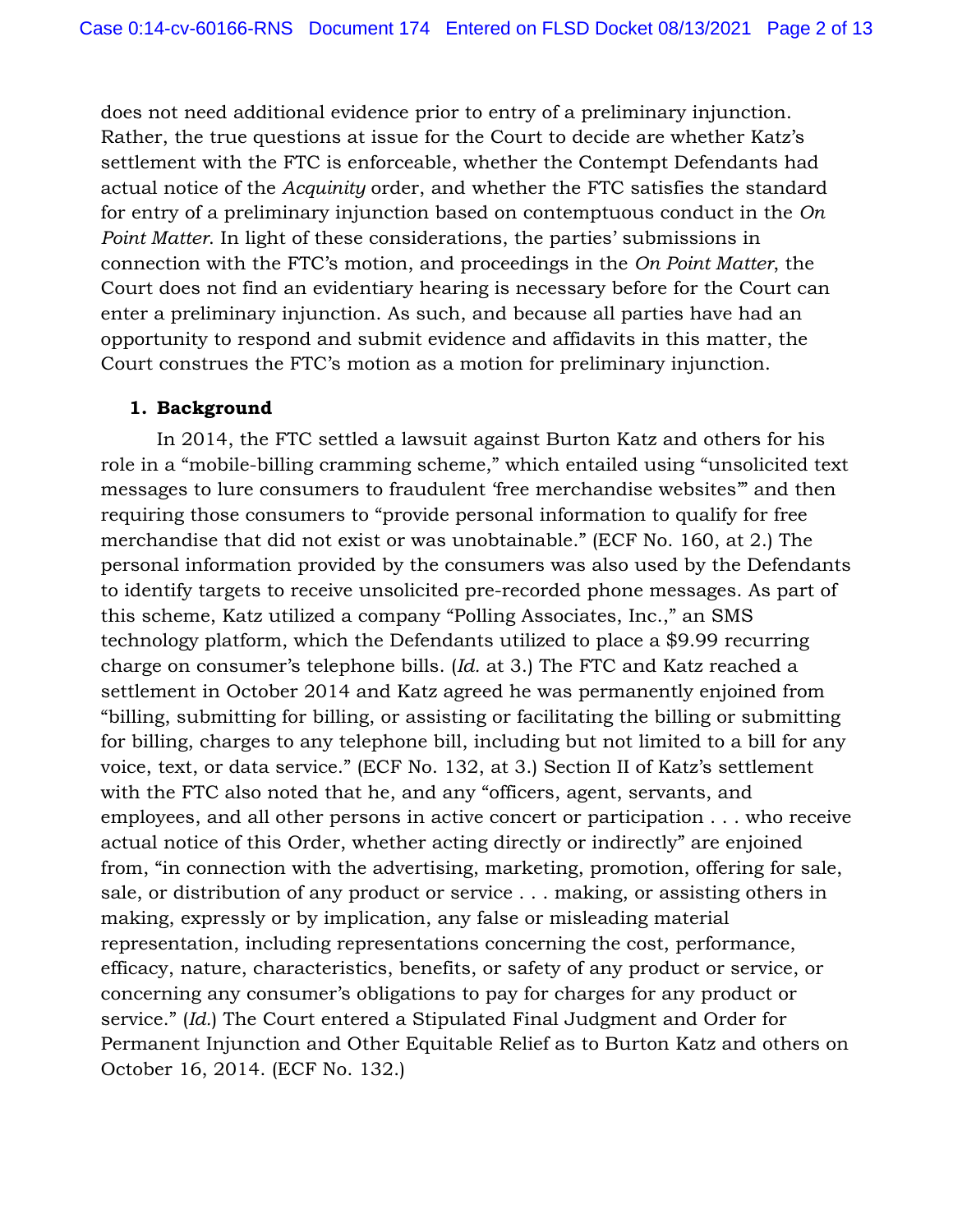On February 12, 2020, the FTC filed a motion in this matter, seeking to show cause why Katz and the Entity Defendants<sup>1</sup> should not be held in contempt for violating the FTC's 2014 settlement. (ECF No. 135.) The FTC noted that Katz was named in another lawsuit, the *On Point Matter*, which alleged that Katz, in concert with the other *On Point Matter* defendants was operating "a sprawling online scheme that deceives consumers into providing money and their personal information . . . by promising a quick and easy government service" such as renewing a license, when in fact, the consumers would only receive "a PDF containing publicly available, general information about the service they sought." (ECF No. 135, at 1.) The Court granted the FTC's motion and stated it would hold a show cause hearing contemporaneously with trial in the *On Point Matter* at which time the Court would determine why Katz and the Entity Defendants should not be held in contempt for violating the settlement. (ECF No. 136.)

The FTC now claims, through discovery in the *On Point Matter*, that they learned certain individual defendants in the *On Point Matter*, Robert Zangrillo, Brent Levison, and Elisha Rothman, were aware of Katz's settlement with the FTC but despite their awareness of the settlement, acted in concert with Katz to violate its terms. Accordingly, the FTC asks the Court to hold a show cause hearing with respect to these individuals as well. The FTC also asks the Court to enter a preliminary injunction and freeze the assets of these individuals, Burton Katz, and the Entity Defendants pending conclusion of these contempt proceedings.

# **2. Legal Standards**

# **A. Contempt**

The Court has authority to enforce its orders through civil contempt. *Shillitani v. United States*, 384 U.S. 364, 370 (1966). Contempt is established where there is clear and convincing evidence that the violated order 1) was valid and lawful; 2) was clear and unambiguous; 3) and where the alleged contemnor had the ability to comply. *FTC v. Leshin*, 618 F.3d 1221, 1232 (11th Cir. 2010). The Court may only enter "an order requiring the [d]efendant to show cause why the defendant should not be held in contempt" if "the court finds that the conduct as alleged would violate the order." *Mercer v. Mitchell*, 908 F.2d 763, 765 (11th Cir. 1990). Pursuant to Federal Rule 65(d)(2), the Court must also find that the individual in question had "actual notice" of the order in question. Fed. R. Civ. P. 65(d)(2).

<sup>&</sup>lt;sup>1</sup> The Entity Defendants are: On Point Global LLC; On Point Employment LLC; On Point Guides LLC f/k/a Rogue Media Services LLC; Dragon Global Holdings LLC; Cambridge Media Series LLC f/k/a License America Media Series LLC; Issue Based Media LLC; DG DMV LLC; Direct Market LLC; and Bronco Family Holdings LP a/k/a Bronco Holdings Family LP.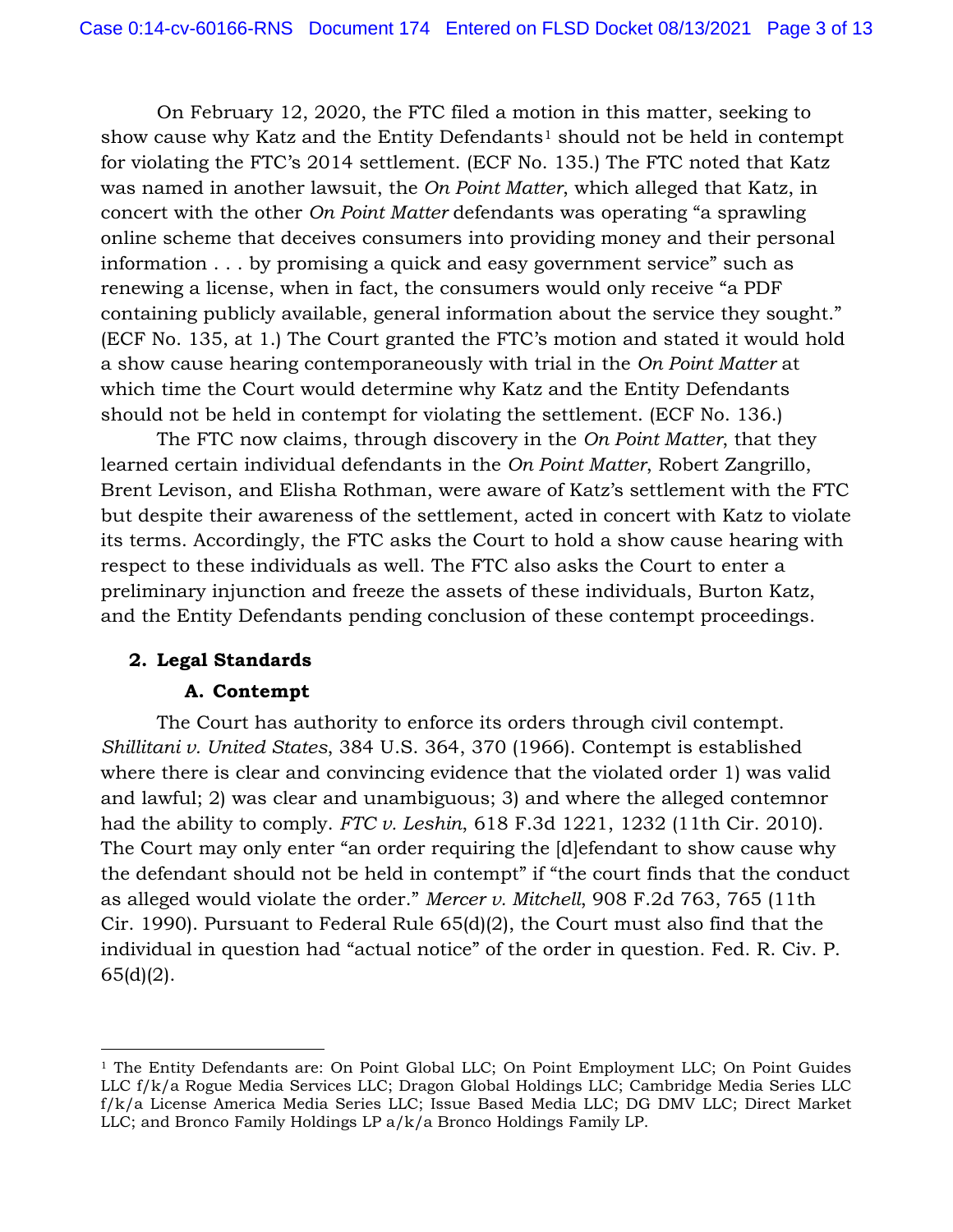### **B. Preliminary Injunction**

"[I]n determining whether to grant a preliminary injunction . . . a district court must 1) determine the likelihood that the FTC will ultimately succeed on the merits and 2) balance the equities." *FTC v. University Health, Inc.*, 938 F.2d 1206, 1217-18 (11th Cir. 1991). To obtain a preliminary injunction, the FTC need not show irreparable harm. *Id.* at 1218. The FTC is also freed "from its burden of" showing "a 'substantial' likelihood of success" as is required by private litigants. *FTC v. Sterling Precious Metals, LLC*, 894 F. Supp. 2d 1378, 1383 (S.D. Fla. 2012) (Marra, J.).

## **3. Analysis**

### **A. Contempt Proceedings**

The FTC states in its motion that at the time it moved for contempt against Katz, the FTC was not aware that Zangrillo, Levison, and Rothman each had notice of Katz's settlement, but through discovery in the *On Point Matter*, came to learn that each of these individuals had contemporaneous knowledge of the order and acted in concert with Katz to violate it while carrying out the deceptive practices that gave rise to the *On Point Matter*.

Zangrillo, Rothman, and Levison contend the Court should not require them to show cause why they should not be held in contempt because 1) Section II the FTC's settlement with Katz is not clear, definite, unambiguous, valid or enforceable; 2) the FTC has failed to show that these individuals had notice of the order; and 3) in any event, the FTC has failed to show non-compliance.

# **a. The** *Acquinity* **Settlement**

In support of their arguments that they should not be made to show cause, Zangrillo, Levison, and Rothman state that the FTC's order was not clear and unambiguous and that it was not a valid and lawful settlement. Moreover, they state that the order does not describe in sufficient detail the conduct that was to be enjoined in violation of Federal Rule 65. Specifically, these individuals state that they believe the FTC's settlement with Katz is a "quintessential obey the law injunction" which provides little information to Katz or others what conduct is enjoined, instead simply telling them they must obey the law. (ECF No. 159, at 8.)

In response, the FTC acknowledges that an "obey the law" order may be too ambiguous to be enforced, but notes that the Eleventh Circuit has held there is nothing inherently wrong with an injunction instructing individuals to obey the law, and in any event, the FTC claims that the FTC's settlement with Katz required Katz and others affiliated with Katz from doing more than simply obeying the FTC Act. *See FTC v. Nat'l Urological Grp. Inc.*, 786 F. App'x 947, 956 n.3 (11th Cir. 2019) ("an injunction that simply tells a defendant to obey the law can be too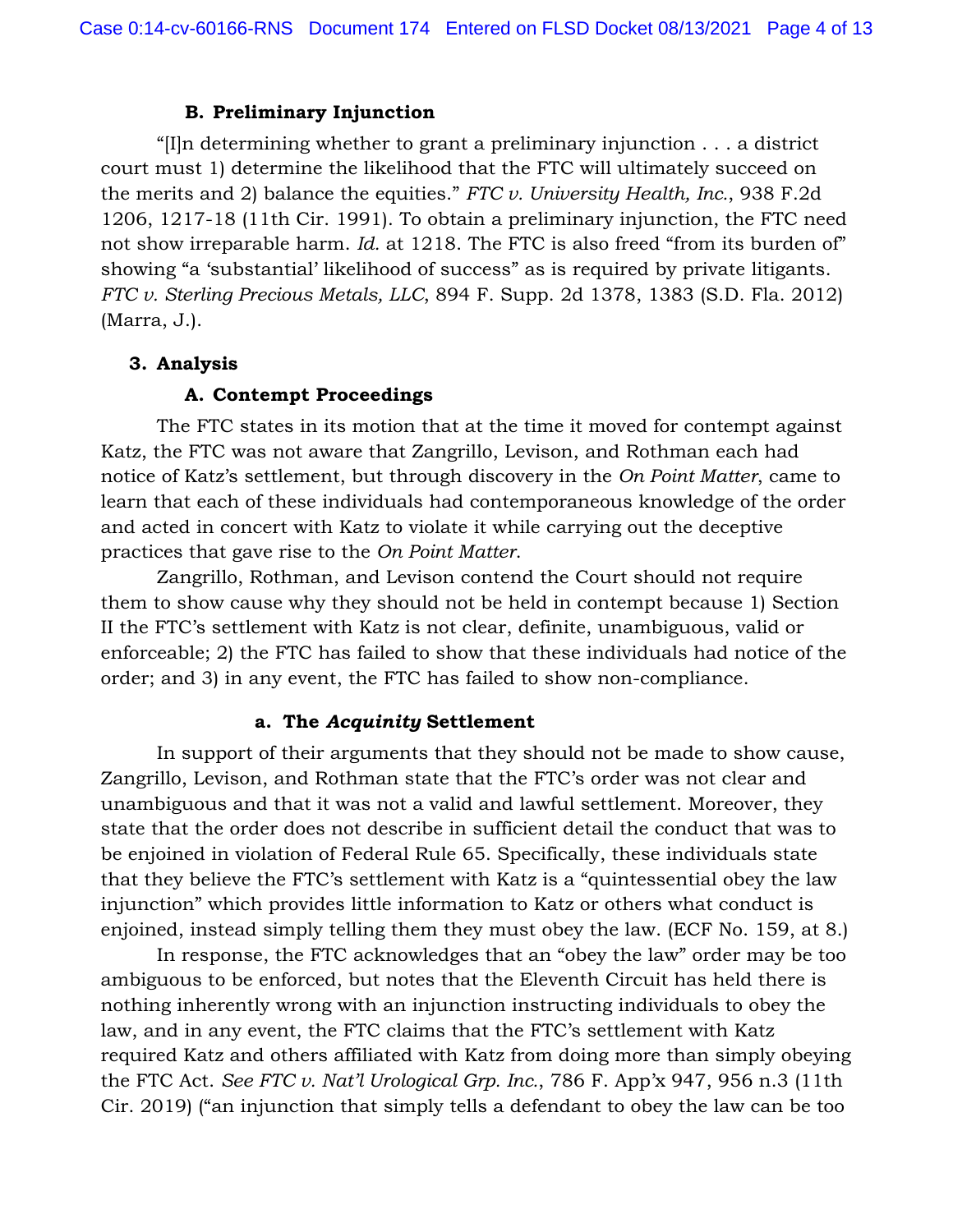ambiguous. But aside from concerns about clarity, there is nothing inherently wrong with an injunction that instructs a party to comply with a specific law.").

The Court agrees with the FTC that Section II of the FTC's settlement with Katz is not so vague and ambiguous as to be an impermissible obey the law injunction. The FTC Act provides that "unfair methods of competition in or affecting commerce, and unfair or deceptive acts or practices in or affecting commerce, are hereby declared unlawful." 15 U.S.C. § 45(a)(1). The FTC's settlement with Katz, however, enjoined Katz and others from "in connection with the advertising, marketing, promotion, offering for sale, sale, or distribution of any product or service . . . making, or assisting others in making, expressly or by implication, any false or misleading material representation, including representations as to the cost, performance, efficacy, nature, characteristics, benefits, or safety of any product or service, or concerning any consumer's obligation to pay for charges for any product or service." (ECF No. 132, at 3.) The settlement, therefore, is more specific than the much broader provision of the FTC Act which makes deceptive acts or practices in commerce unlawful, generally speaking.

Moreover, as the FTC notes in its briefing, fencing-in relief has been approved by the Supreme Court, which allows the FTC to "prohibit[] respondents from engaging in similar practices with respect to 'any product' they advertise." *FTC v. Colgate-Palmolive, Co.*, 380 U.S. 374, 384 (1965). In *Palmolive*, the Supreme Court stated "the propriety of a broad order depends upon the specific circumstances of the case, but the courts will not interfere except where the remedy selected has no reasonable relation to the unlawful practices found to exist." *Id.* at 394-95. Here, the conduct which led to the Katz settlement in *Acquinity* was not so different from the conduct which led the FTC to file its complaint in the *On Point Matter* and therefore has a reasonable relation to the unlawful practices previously found to exist. For instance, both the *Acquinity*  action and the *On Point Matter* involved a scheme in which Katz and others fraudulently represented to consumers that products or services were available to them when in fact that was not the case. In the *Acquinity* action, the scheme involved luring consumers to "fraudulent 'free merchandise websites'" requiring the consumers to provide personal information for products that were not available. That information was then utilized to target victims of Katz's "mobilebilling cramming scheme." Similarly, in the *On Point Matter*, Katz and others developed "patently misleading" websites in order to trick consumers into thinking they could easily obtain government services through such websites, when no such government service was provided—all the consumers would receive was a guide that could have been obtained for free elsewhere on government sites. Thus, Section II of the Katz settlement, in addition to not being an "obey the law" injunction, appropriately ring-fences Katz and others from deceiving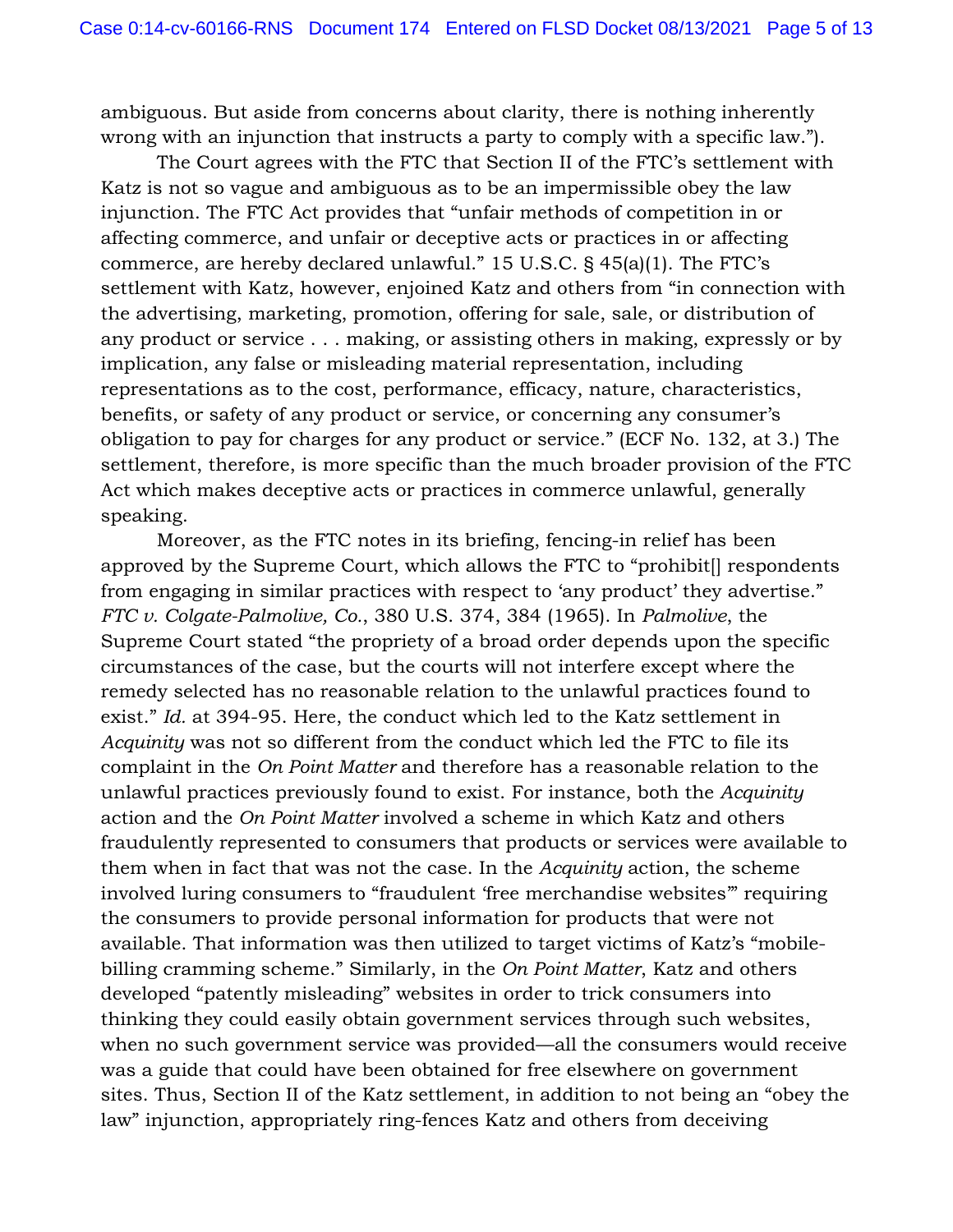consumers into providing them items of value by promising them that certain products are available to them, when in fact that was not the case.

### **b. Knowledge of the** *Acquinity* **Settlement**

Next the Court considers whether Zangrillo, Levison, and Rothman had knowledge of the *Acquinity* settlement. Turning first to Levison, in his deposition, Levison admitted that he has seen the *Acquinity* settlement and that he was made aware of it by Katz "when it got resolved or when it got entered into." (Levison Dep., ECF No. 144-13, at 237:14-239:9.) Katz appears to confirm the same in a compliance report he provided in connection with his *Acquinity* settlement. In his report, Katz stated "at or around the time of the entry of the Order," Katz had a verbal communication with Levison "regarding the substance of the Order." (ECF No. 140-19, at 2.) Therefore, the Court finds that Levison had actual notice of the Katz settlement.

Similarly, with regards to Rothman's knowledge of the *Acquinity* settlement, the Court notes that Rothman also had contemporaneous knowledge of Katz's settlement with the FTC. While Rothman claims not to have reviewed the *Acquinity* settlement, he nonetheless states that "around the end of 2014, beginning of 2015" he had a "conversation with Mr. Katz" about his litigation with the FTC. (Levison Dep., ECF No. 144-12, at 317:1-320:10.) In his deposition, Levison states that he was aware Katz had settled with the FTC to resolve the issues being litigated in the *Acquinity* action. *Id.* Moreover, just as with Levison, Katz's compliance report similarly confirms that he had a conversation with Rothman "regarding the substance of the Order." (ECF No. 140-19, at 2.) Therefore, the Court also finds that Rothman had actual notice of the order at issue.

Finally, with respect to Zangrillo, the FTC states that it can be inferred that Zangrillo had notice of Katz's settlement with the FTC because "Zangrillo directly paid Katz's full judgment amount of \$704,244 in the *Acquinity* case from his personal account to Katz's law firm's escrow account on the date the judgment was due" and because Zangrillo "participated in at least one call with Linda Goldstein, who represented Katz in the *Acquinity* matter, regarding Katz's settlement with the FTC." (ECF No. 137, at 14.) In response, Zangrillo states that the record developed in the *On Point Matter* is clear that while he did have a call with Mr. Katz's law firm to be sure there "was no pending or legal restrictions that Mr. Katz had that would prohibit" Zangrillo and Katz from doing busines together, Zangrillo states that at no point did he become aware that the "FTC had sued Mr. Katz" and that the extent of his knowledge was that "there was no existing litigation against Mr. Katz"; that "he had no convictions or accusations of any felony"; and that "[h]e had prior civil litigation, not knowing [with] who, and that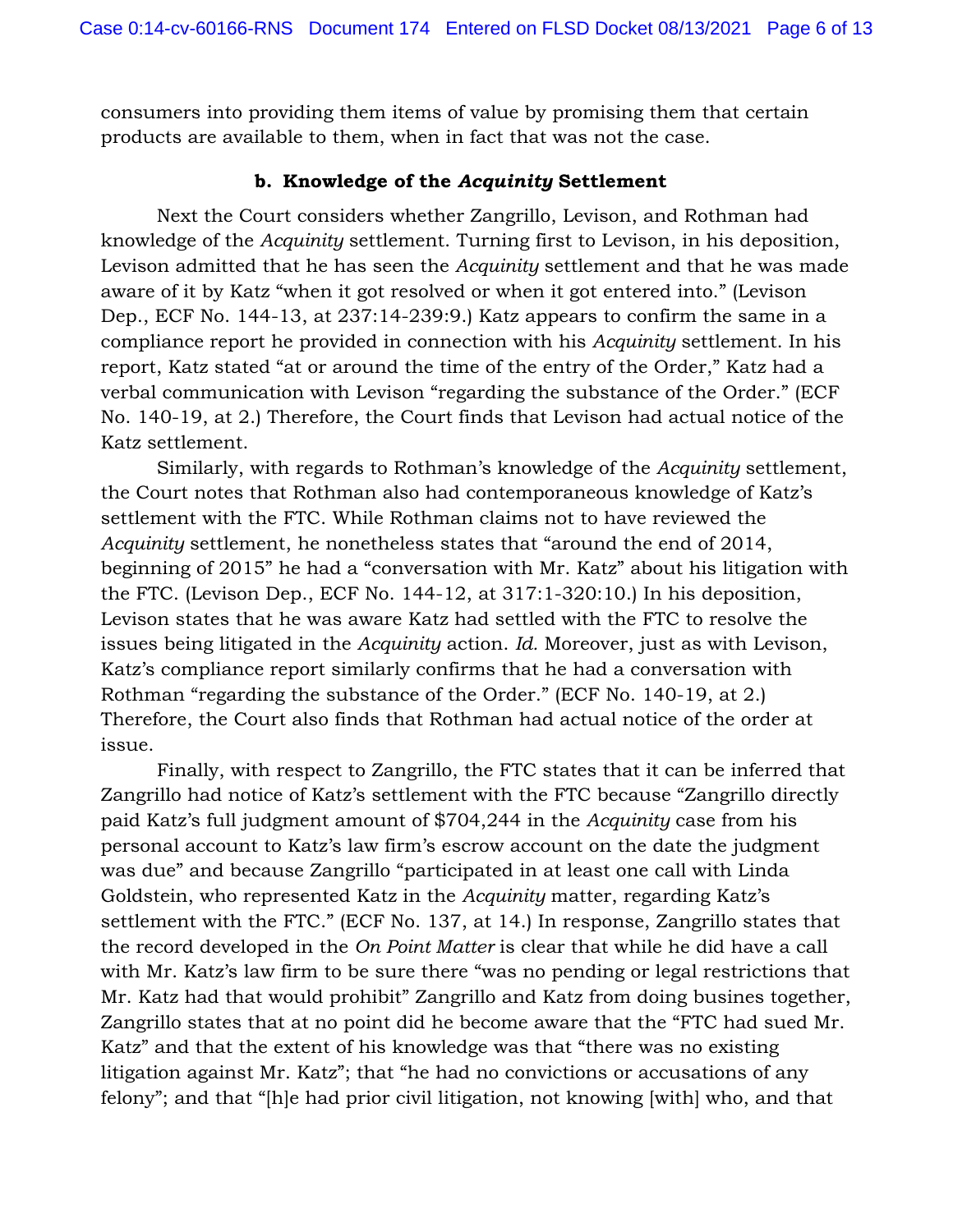there was no restrictions on his ability to serve as an officer or director of a venture backed company." (Zangrillo Dep., ECF No. 144-11, at 278:1-20.) Zangrillo confirmed again in his deposition that he was not aware that Katz had been sued by the FTC and simply knew the civil litigation pertained to "mobile billing and [was] similar to civil litigation that was against Verizon and other mobile phone carriers." (*Id.* at 279:4-18.) Zangrillo further confirmed that he did not inquire about the outcome of the litigation, as he simply wanted to ensure that "there was no restrictions or anything to worry about" and that question had been answered to his satisfaction. (*Id.* at 280:14-23.) Katz, in his deposition, stated that he may have told Zangrillo "about a settlement, but I definitely never showed Mr. Zangrillo the provisions of the order" and when asked if Katz told Zangrillo the settlement was with the FTC, he stated "I believe so. I believe so. I can't affirmatively say yes, but I believe so. I don't know." (Katz Dep., ECF No. 144-10, at 108:11-109:22.) Conflictingly, in Katz's same compliance report, unlike with regards to Rothman and Levison, Katz stated he had "at least one verbal communication . . . regarding the settlement of a civil action" and that Katz "does not recall discussing the existence of the Order" with Zangrillo. (ECF No. 140-19, at 2.)

It appears then, that Mr. Zangrillo did not receive notice of the Katz's settlement with the FTC as part of his diligence with respect to beginning a business relationship with Katz. Nonetheless, the FTC urges the Court to look to circumstantial evidence to find that Zangrillo was aware of Katz's settlement, namely, the fact that Zangrillo paid the exact amount of Katz's \$704,244.00 settlement to Katz's lawyers on the day his payment was due to the FTC. (*See*  ECF No. 145, at 3 (showing payment of \$704,244.00 at the request of Robert Zangrillo to Katz's attorneys).) Even assuming that the FTC is correct that notice of an injunction can be shown by circumstantial evidence, the Court does not find that the FTC has pointed to circumstantial evidence showing that Zangrillo had notice of Katz's settlement with the FTC. Rather, what the record shows is that Zangrillo conducted a diligence session with Katz's attorneys, received notice that Katz had settled a civil litigation involving mobile billing, and made a payment in an amount that satisfied Katz's settlement with the FTC while Katz was experiencing "liquidity issues." (Katz Dep., ECF No. 144-10, at 99:13-100:12.) This is not enough to support a finding that Zangrillo had actual notice of Katz's settlement to support a potential finding of contempt.

Finally, Rothman argues, even if he was aware of the existence of Katz's settlement with the FTC, he must be aware "not only that there is an order, but of the terms of the order." (ECF No. 159, at 12.) At the outset, the Court notes that the record appears to support that Rothman did have notice of Katz's settlement, including it terms. As noted above, Rothman had a discussion with Katz about his litigation with the FTC, knew that Katz had settled with the FTC to resolve the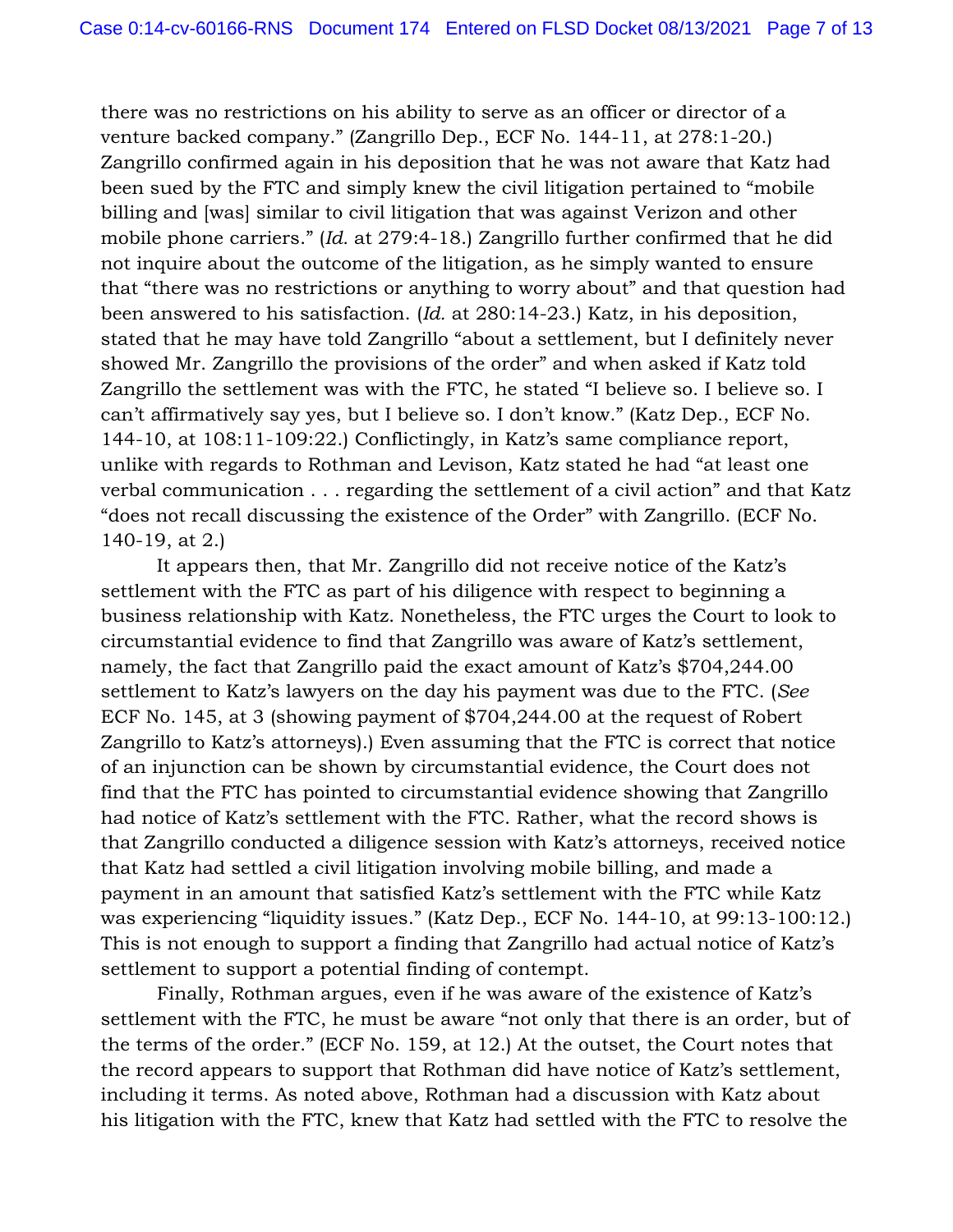*Acquinity* action, and moreover Katz reported that he discussed "the substance of the Order" with Rothman. While Rothman argues this is a non-event and consistent with his deposition testimony, the Court does not agree and finds that the fact Katz and Rothman discussed the *Acquinity* litigation, including the substance of his settlement, shows that Rothman had notice of the settlement. Even so, notwithstanding the above, the Court agrees with the FTC—adopting the reasoning advanced by Rothman would allow an individual who is aware of an order's existence to otherwise "maintain a studied ignorance of the terms of the decree in order to postpone compliance and preclude a finding of contempt." *United States v. Planes*, No. 8:18-cv-2726-T-23TGW, 2019 WL 3024895, at \*8 (M.D. Fla. July 11, 2019). Instead, what is required in a contempt action is "knowledge of the mere existence of the injunction; not its precise terms." *FTC v. Neiswonger*, 494 F. Supp. 2d 1067, 1079 (E.D. Mo. 2007); *see also Gen. Motors Corp. v. Gibson Chem. & Oil Corp.*, 627 F. Supp. 678, 681-82 (E.D.N.Y. 1986) ("It is clear, however, that the knowledge required of a party in contempt is knowledge of the existence of the order . . . not knowledge of the particulars of that order.").

Therefore the Court finds that Levison and Rothman, but not Zangrillo had actual notice of the Katz settlement, sufficient to support a potential finding of contempt.

# **c. Entity Defendants**

On May 14, 2021, the Entity Defendants filed a motion in response to the FTC's February 12, 2020 motion for an order to show cause as to why Burton Katz and twelve Corporate Defendants in the *On Point Matter* should not be held in contempt. (ECF Nos. 158; 162; and 163.) However, this appears to ignore the Court's February 14, 2020 order which already required the Entity Defendants to show cause as to why they should not be held in contempt for violating the Katz settlement. These Entity Defendants neither sought reconsideration of the Court's prior order which has been in place for sixteen months and the Court declines to disturb this order with respect to the Entity Defendants. The Court's prior ruling, therefore, stands and the Entity Defendants must show cause as they were already required to do.

### **d. Violation of the Order**

As the Court found the FTC has not shown Zangrillo had notice of Katz's settlement, the Court will consider only whether the FTC has shown that there is clear and convincing evidence that Levison and Rothman violated the *Acquinity* order. Whether or not these individuals intended to violate the Katz settlement is irrelevant. Courts "do not focus on the subjective beliefs or intent of the alleged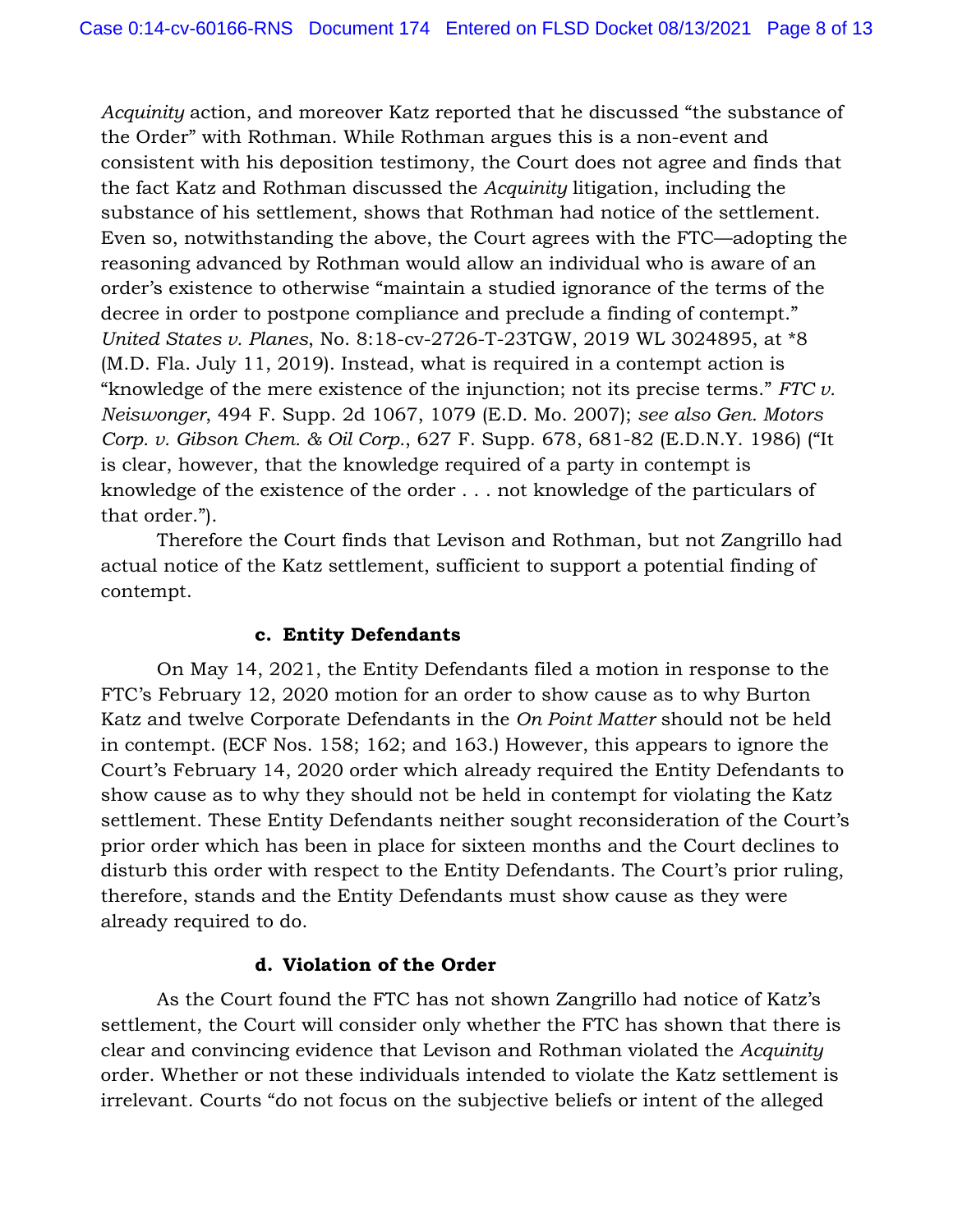contemnors in complying with the order, but whether in fact their conduct complied with the order at issue." *FTC v. Leshin*, 618 F.3d 1221, 1233 (11th Cir. 2010) (internal quotations omitted). "The only issue is compliance." *Id.* at 1232.

At its two-day long preliminary injunction hearing in the *On Point Matter*, the Court found the "Defendants have engaged in . . . acts or practices that violate Section 5(a) of the FTC Act . . . and that Plaintiff is therefore likely to prevail on the merits of this action." (ECF No. 126, at 2, *On Point Matter*.) This finding was based on "undercover purchases; consumer complaints and declarations; expert testing; corporate, banking, and payment processing records; and additional documents filed by the FTC" which showed the FTC would have a likelihood of success in showing that Defendants deceived consumers "by misrepresenting the services they offer, thus inducing consumers to pay money or divulge personal information under false pretenses" through "websites [that] were patently misleading." (*Id.*)

The evidence submitted by the FTC in connection with its motion for an order to show cause shows that, consistent with the Court's prior findings in the *On Point Matter*, that the Defendants have engaged in acts that appear to violate the Katz settlement in this action. The Court finds it is proper for Levison and Rothman to show cause why they should not be held in contempt for violating Katz's settlement with the FTC in *Acquinity* based on the Court's prior preliminary injunction hearing and the evidence submitted in connection with the briefing of this issue.

# **B. Preliminary Injunction**

Knowing that Katz, Levison, Rothman and the Entity Defendants (the "Contempt Defendants") will be required to show cause for potentially violating Katz's settlement with the FTC, the Court now turns to the FTC's request to enter a preliminary injunction with respect to the Contempt Defendants. The FTC states in its motion that it is moving in "this contempt matter to maintain the asset freeze to protect its ability to recover civil contempt compensatory relief, which remains available regardless of the Change in the interpretation of Section 13(b) of the FTC Act" by the Supreme Court in *AMG Capital Management, LLC v. FTC*, 141 S. Ct. 1341 (2021). In *AMG*, the Supreme Court found that "Section 13(b) does not authorize the award of equitable monetary relief." In response, and in light of *AMG*, the Contempt Defendants argue that the FTC's request for a preliminary injunction is "an impermissible end run around *AMG*"; that monetary contempt sanctions are unavailable to the FTC; that any potential order of monetary contempt must be limited to each individual's putative benefit; and that the balance of the equities favors denying the FTC's request. (ECF No. 160, at 15- 20.)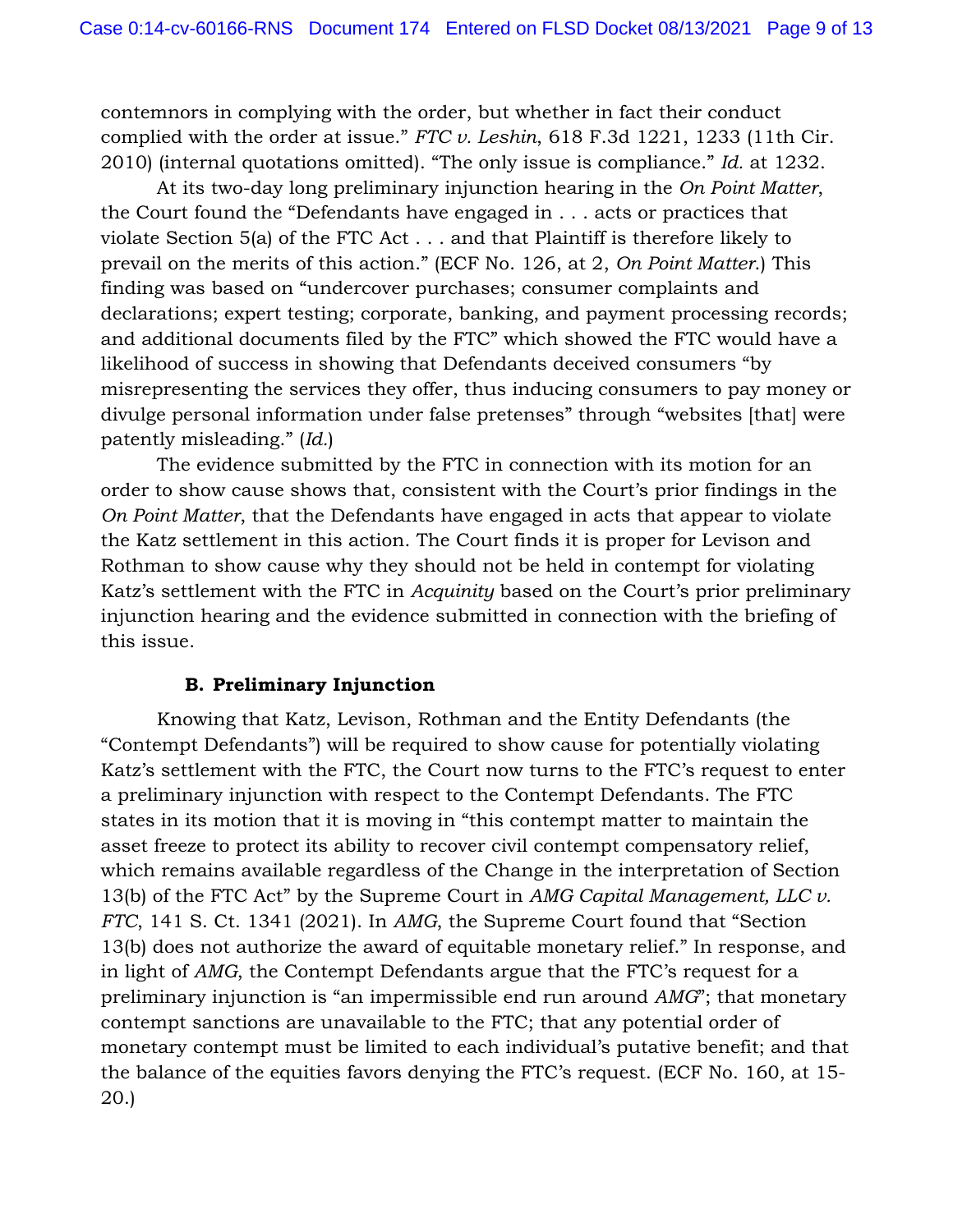The Court turns first to the Contempt Defendants' argument that the FTC's request for a preliminary injunction is an impermissible end-run around *AMG*. In response to this argument, the FTC concedes "it cannot now obtain monetary relief under Section 13(b), but continues to seek that relief on legally solid grounds: civil contempt." (ECF No. 168, at 10.) The Court agrees with the FTC that the FTC's tactical decision to change strategy in the wake of the *AMG*  decision is not an impermissible "end-run" around a Supreme Court decision, but rather, is an attempt by the FTC to utilize another tool at its disposal to hold the Contempt Defendants accountable for allegedly violating Katz's settlement with the FTC, which they were aware of, in the *Acquinity* action.

Next, the Court turns to the Contempt Defendants' argument that monetary contempt sanctions are unavailable to the FTC. As an initial matter, the Court agrees with the FTC that generally speaking there remain certain avenues the FTC can pursue to obtain monetary remedies, including those pursuant to Section 19, 15 U.S.C. § 57b of the FTC Act, though the Court notes that is not the provision the FTC is proceeding under here. In an earlier decision in the *On Point Matter*, the Court noted that the bounds of any contempt sanctions would likely trace the bounds of Section 13(b), which the Contempt Defendants have described as an "admonishment," but the Court's statement should not be read as limiting the Court's authority to enter monetary sanctions where it is appropriate to do so. In *Leshin*, the Eleventh Circuit found it was not an abuse of discretion to order disgorgement of gross receipts upon a finding of contempt, and noted that the Tenth Circuit, Seventh Circuit, and Ninth Circuit are in accord with this approach. 618 F.3d at 1237. Indeed, the Eleventh Circuit noted that district courts are granted "wide discretion in fashioning an equitable remedy in civil contempt, which includes ordering disgorgement." *Id.* 

In any event, contempt remedies are not limited by the bounds of the FTC Act, though Courts turn to statutes such as Section 13(b) prior to *AMG*, Section 19 of the FTC Act, or other similar statutes, which provide guidance to courts when they seek to craft an appropriate remedy in response to a finding of contempt. Indeed, in *McGregor v. Chierico*, the Eleventh Circuit noted that "the inherent equitable powers of the federal courts authorize the district court to order payment of consumer redress for injury caused by . . . contumacious conduct." 206 F.3d 1378, 1387 (11th Cir. 2000). Far from Section 13(b) limiting the Court's authority to utilize disgorgement as a remedy in fashioning a contempt remedy, the Eleventh Circuit noted that courts may find it useful to turn to "the remedy for [a] statutory violation" as instructive for a court where a court is seeking to craft a contempt sanction and the "contemptuous conduct is closely akin" to the statutory violation. *Id.* at 1387-88. It is not as if consumer redress is unavailable at all to the FTC, as consumer redress is still available under Section 19, which the Court could turn to as an alternative statutory basis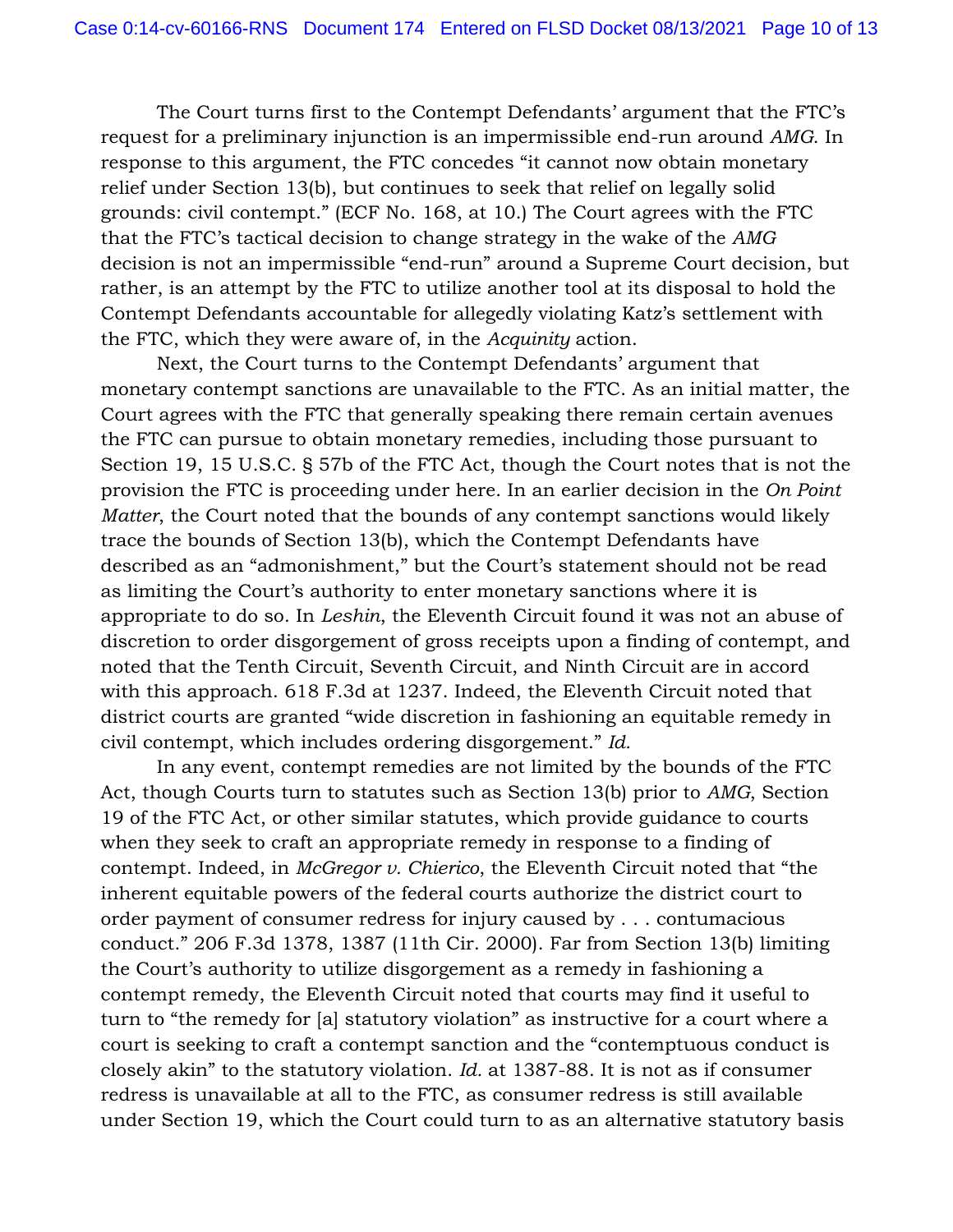for guidance. *See AMG*, 141 S. Ct., at 1349 ("The Commission may obtain monetary relief by . . . invoking . . . § 19's redress provisions."). Regardless of whether the Court were to turn to Section 13(b) or Section 19 as guidance, district courts are not required to reference a statute when crafting contempt sanctions. *Howard Johnson Co., Inc. v. Khimani*, 892 F.2d 1512, 1519 (11th Cir. 1990) (noting reference to Lanham Act as guide in structuring civil contempt sanctions was within the district court's "discretion."). Therefore, the Court disagrees that monetary remedies are unavailable to the FTC.

The Court turns now to the Contempt Defendants' argument that the Court's authority to issue an equitable monetary remedy is limited to disgorgement, not of net revenues on a joint and several basis. (ECF No. 160, at 19.) The Contempt Defendants state an award must be limited to the amount of each Contempt Defendants' purported benefit. (*Id.*) In response, the FTC argues that the Contempt Defendants' arguments ignore Supreme Court and Eleventh Circuit precedent.

As the basis for its argument, the Contempt Defendants argue that district courts may not utilize civil contempt power to impose a punitive or criminal contempt sanction, a concept which according to the Contempt Defendants the Supreme Court recently explored in, *Liu v. Securities and Exchange Commission*, 140 S. Ct. 1936 (2020). The Court, however, does not read *Liu* as broadly as the Contempt Defendants. In *Liu*, the Supreme Court cautioned courts from "test[ing] the bounds of equity practice" by, among other things, "ordering the proceeds of fraud to be deposited in Treasury funds instead of disbursing them to victims." *Id*. at 1946. The Court notes, however, that *Liu* was not decided in the context of a contempt proceeding, and is therefore distinguishable. While *Liu* did discuss principles of equity, as the Contempt Defendants note, the question the Supreme Court decided in *Liu* was "whether, and to what extent, the SEC may seek 'disgorgement' in the first instance through its power to award 'equitable relief' *under 15 U.S.C. § 78u(d)(5)*, a power that historically excludes punitive sanctions." Id. at 1940 (emphasis added). The answer to that question is that "a disgorgement" award that does not exceed a wrongdoer's net profits and is awarded for victims is equitable relief *under § 78u(d)(5)*." *Id.* (emphasis added). As the Court noted in a prior decision in this matter, the Court cannot extrapolate holdings issued in one context, relief under § 78u(d)(5), to conclude that it should upend Circuit law in another context, contempt. *See FTC v. On Point Global, LLC*, No. 19-25046-Civ, 2020 WL 5819089, at \*4 (S.D. Fla. Sept. 30, 2020) (Scola, J.). The Contempt Defendants point the Court's attention to *FTC v. Electric Payment Solutions of America Incorporated*, for the proposition that the Court should find that "*Liu*  reached its conclusion by relying on equity jurisprudence *generally*, as opposed to relying on SEC jurisprudence *specifically*." 482 F. Supp. 3d 921, 928 (D. Az. 2020) (emphasis in original). However, what the Contempt Defendants omit and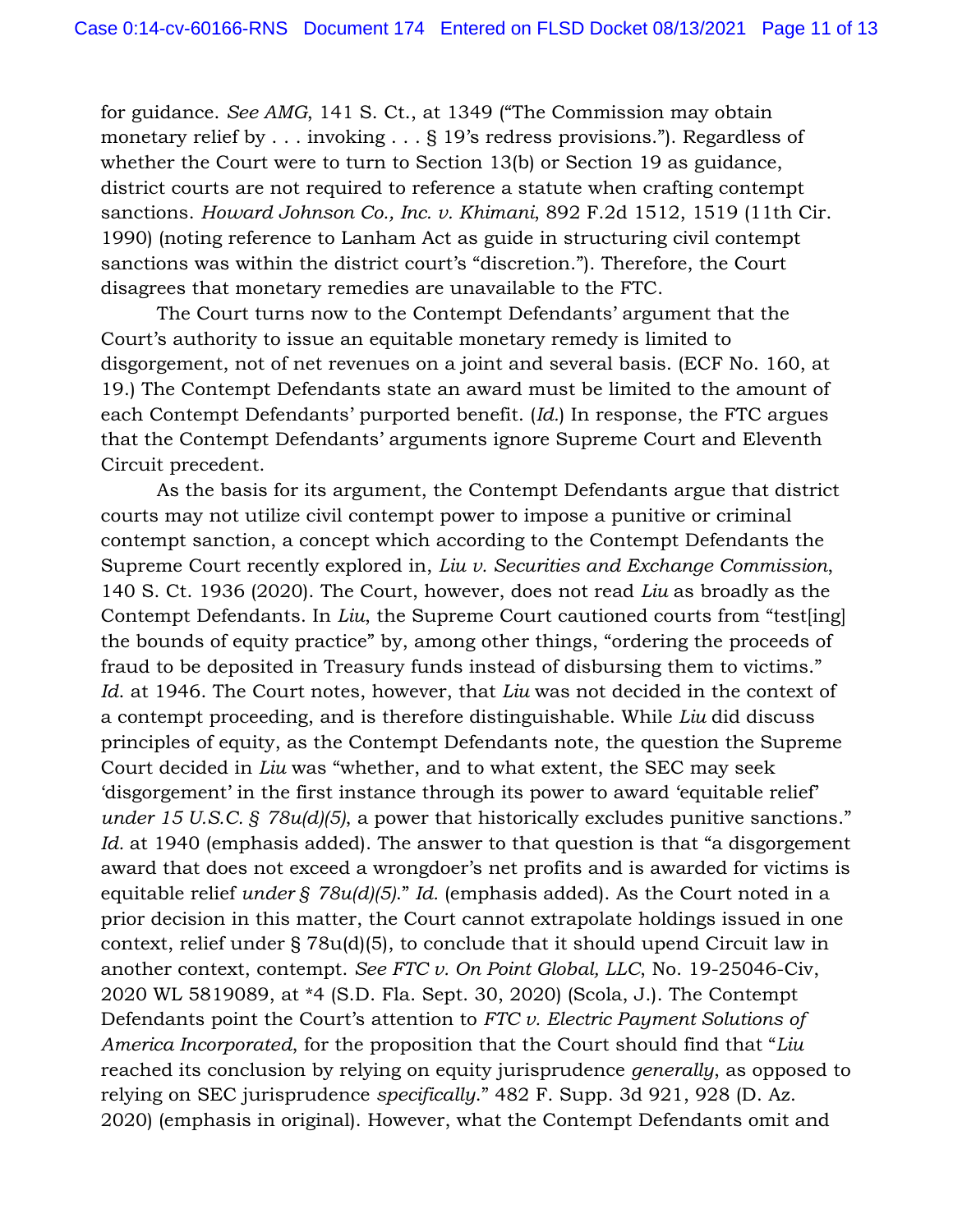what the *Electric Payment* court acknowledges is that "two district courts in [the Ninth Circuit] have reached the opposite conclusion, finding that *Liu* is inapplicable to a FTC proceeding." *Id.* at 929. This includes another court within the District of Arizona, where *Electric Payment* was decided. *See FTC v. Noland*, No. CV-20-00047-PHX-DWL, 2020 WL 4530459, at \*4-5 (D. Az. Aug. 6, 2020). The Court declines to adopt the broad reading of *Liu* as urged by the Contempt Defendants and therefore does not find persuasive the Contempt Defendants' arguments advanced pursuant to *Liu*.

Instead, Supreme Court and Eleventh Circuit precedent makes clear that in the context of contempt, district courts have the "power . . . to order" the payment of damages "caused by . . . violations of the decree" up to the "requirements of full remedial relief." *McComb v. Jacksonville Paper Co.*, 336 U.S. 187, 193 (1949). The Eleventh Circuit has also observed that district courts have "extremely broad and flexible powers" in the contempt context, limited only by the require that such contempt sanctions be "compensatory." *FTC v. Leshin*, 719 F.3d 1227, 1231 (11th Cir. 2013) (discussing *McComb*, 336 U.S. at 193). The Court, therefore, does not find the Contempt Defendants' arguments on this issue to be well taken.

Finally, the Court turns to the Contempt Defendants' arguments that the balance of equities does not favor an asset freeze in the *Acquinity* action. In support, they sate that the FTC will not suffer irreparable harm absent an asset freeze, the public interest is met by an injunction, and because the businesses at issue are successful, concerns regarding dissipation are unfounded.

In order to obtain preliminary injunctive relief, the FTC need not show irreparable harm. *University Health*, 938 F.2d at 1218. The operative questions, then, are whether the FTC is likely to succeed on the merits and whether the balance of the equities tilts in the Contempt Defendants' or FTC's favor. As the Court detailed in this order, and in its order granting preliminary injunction in the *On Point Matter*, the Court finds the FTC is likely to succeed on the merits by showing the Contempt Defendants' operation of "patently misleading" websites was in violation of Katz's settlement with the FTC prohibiting such conduct. Moreover, in light of the potential contempt of this Court's order, and given the conduct at issue in the *On Point Matter*, the Court finds that an asset freeze is appropriate as the equities weigh in favor of the FTC. The public interest is not against entry of a preliminary injunction as it is not in the public interest to allow the Contempt Defendants to make themselves immune from sanctions in spite of their contempt. *PNY Techs., Inc. v. Salhi*, No. CV 12-4916, 2016 WL 4267940, at \*3 (D.N.J. Aug. 10, 2016). Finally, even if the FTC were required to prove irreparable harm, the Court finds the FTC would be able to do so because absent an asset freeze, the Contempt Defendants could dissipate their assets. *See FTC v. Simple Health Plans, LLC*, 379 F. Supp. 3d 1346, 1364 (S.D. Fla. 2019) (Gayles, J.).